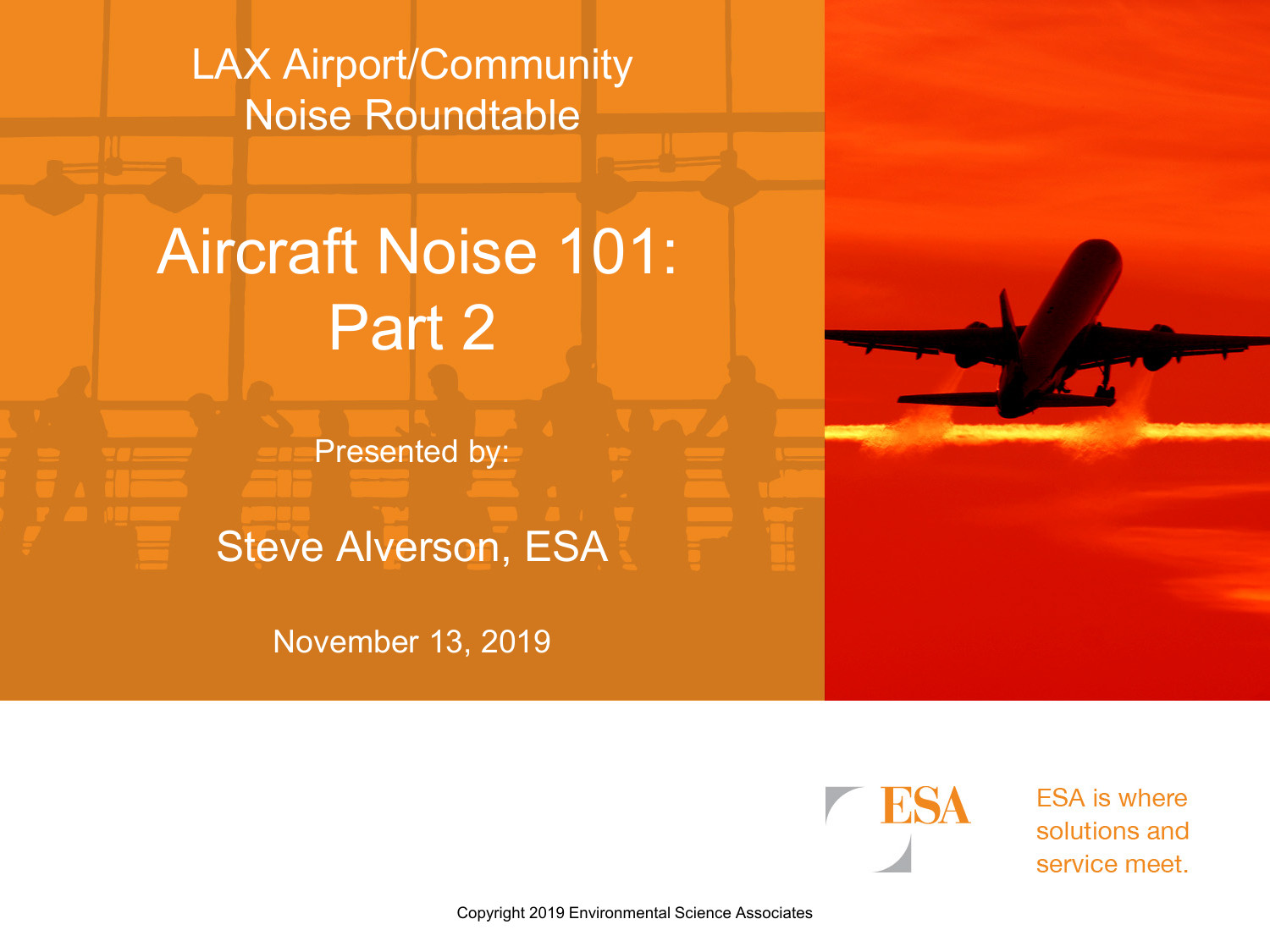### Part 2 of a Two-Part Noise 101 Presentation

- Part 1 was given at the July 10, 2019 LAX/Community Noise Roundtable Meeting
	- The presentation is available at [https://www.lawa.org/en/lawa-environment/noise](https://www.lawa.org/en/lawa-environment/noise-management/lawa-noise-management-lax/community-noise-roundtable)[management/lawa-noise-management-lax/community](https://www.lawa.org/en/lawa-environment/noise-management/lawa-noise-management-lax/community-noise-roundtable)[noise-roundtable](https://www.lawa.org/en/lawa-environment/noise-management/lawa-noise-management-lax/community-noise-roundtable)
- Part 1 focused on noise metrics, federal and state aircraft noise standards, and principles of aircraft noise control
- Part 2 focuses on quantifying aircraft noise exposure and relevant regulations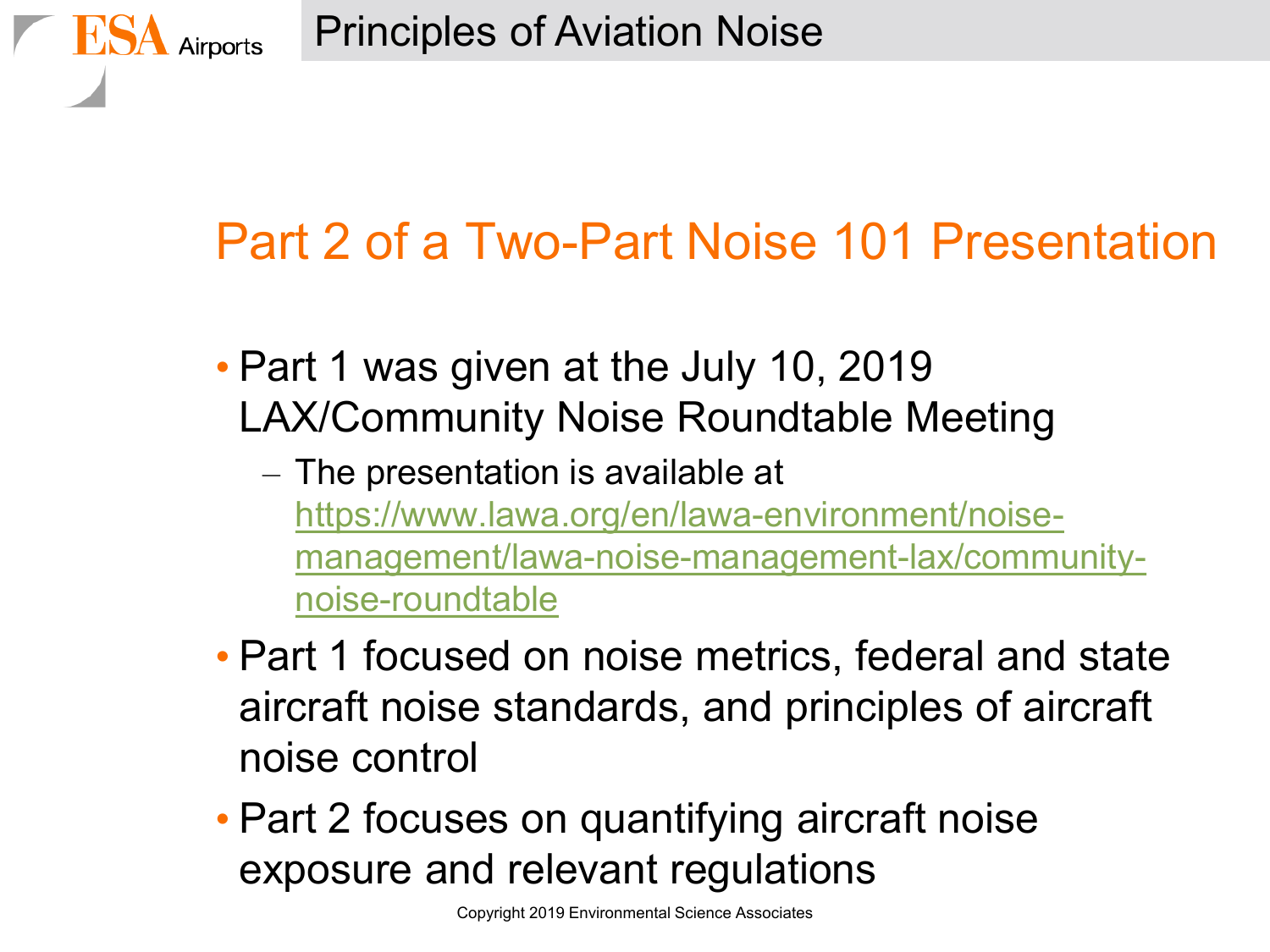Principles of Aviation Noise

### Acoustic Principles

Airports

- Noise is unwanted sound
	- By its very nature noise is subjective
	- What is music to my ears may be noise to you
	- We measure or model sound levels and relate them to social surveys to assess the potential for annoyance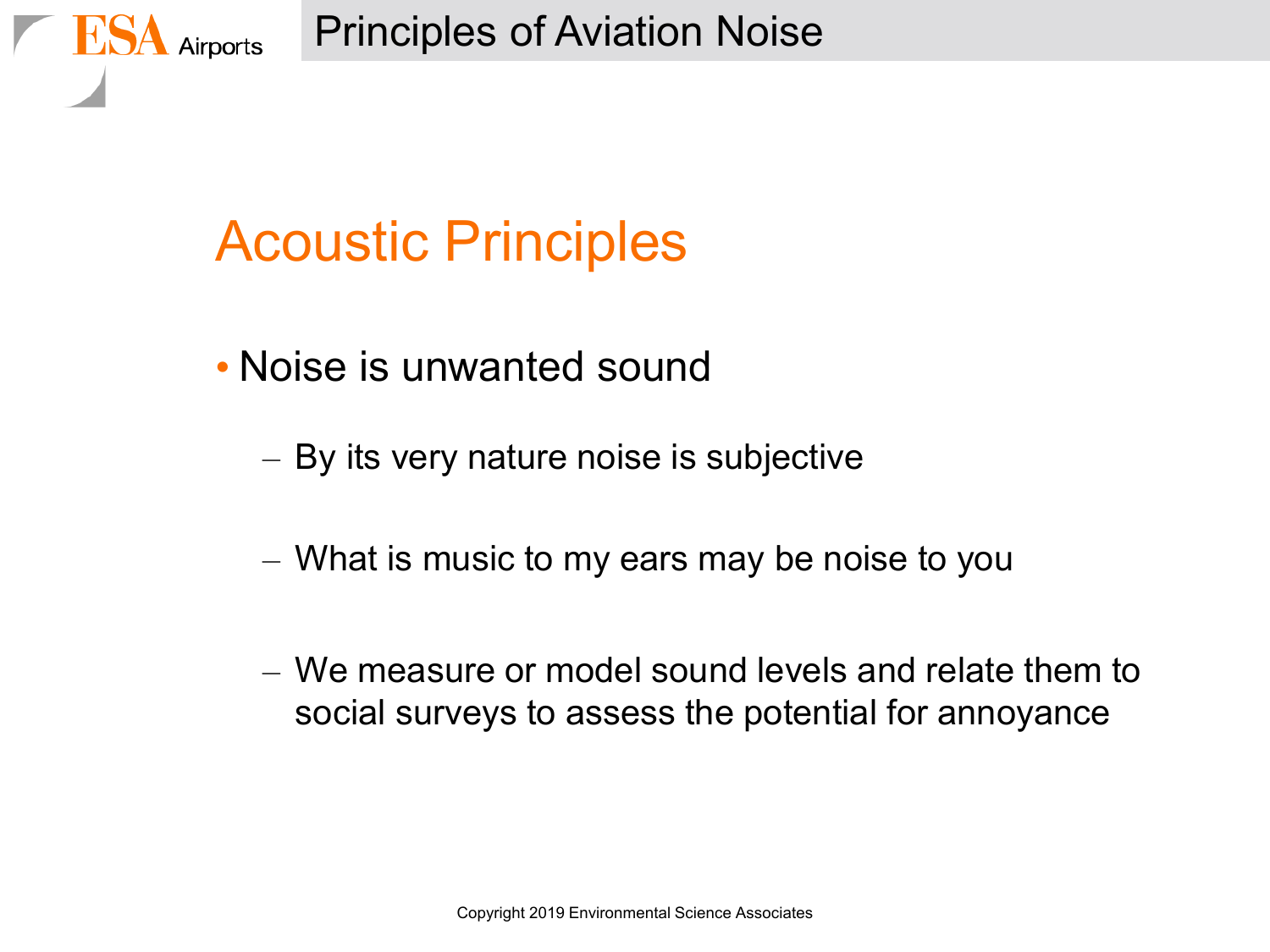Airports

# Quantifying Aviation Noise Exposure

- Measuring sound levels will accurately tell us:
	- The sound levels at a specific location for the time period the measurements were made
	- The historical record of the sound levels at a specific location
	- Historical trends; but measurements do not predict future noise levels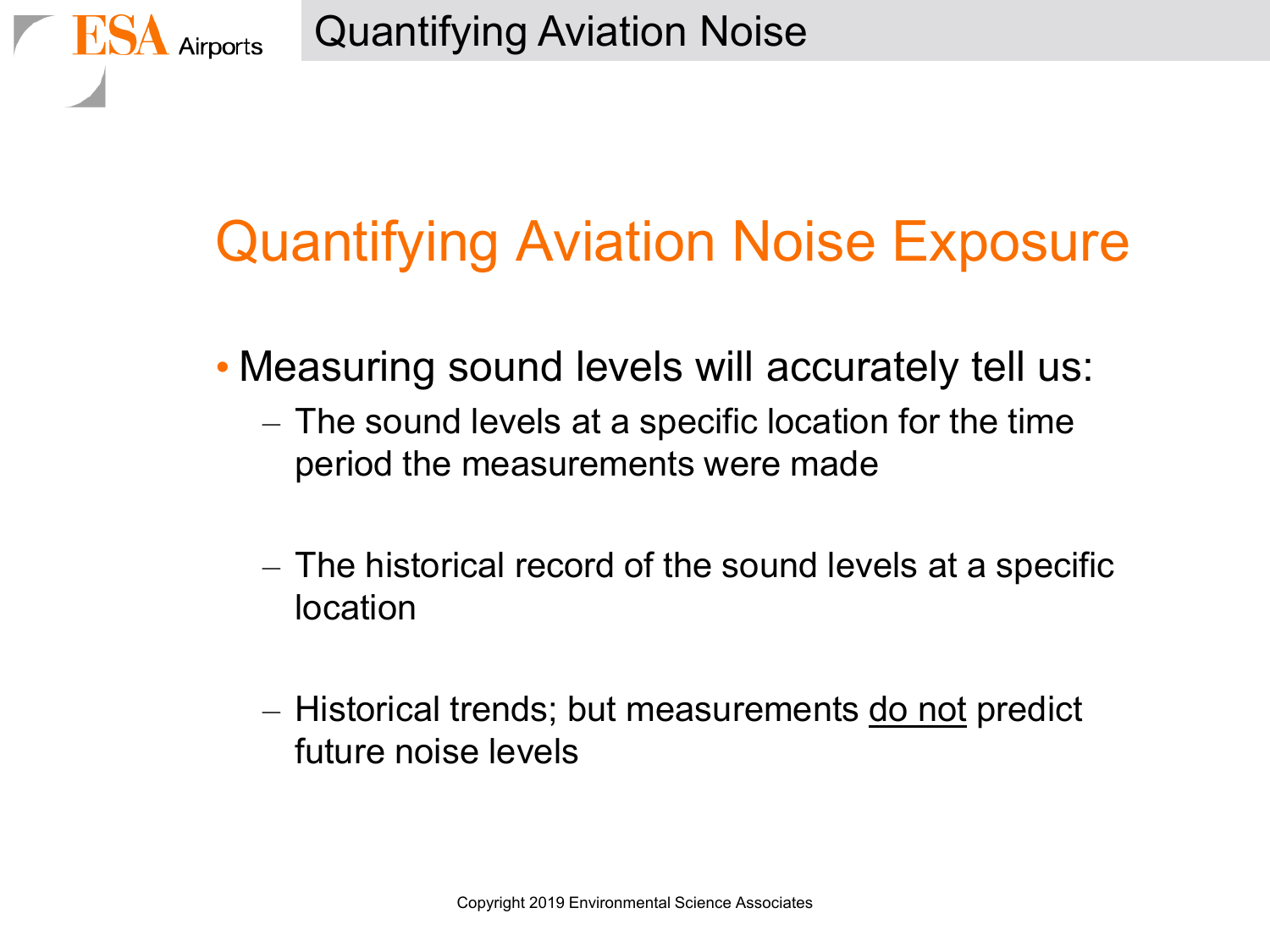Airports

# Quantifying Aviation Noise Exposure

- Modeling sound exposure can:
	- Accurately tell us the sound levels over broad geographic areas as well as at specific locations for a specific time period
	- Produce a historical record
	- Be predictive by showing expected trends in aircraft noise exposure
	- Be used to prepare "What If?" scenarios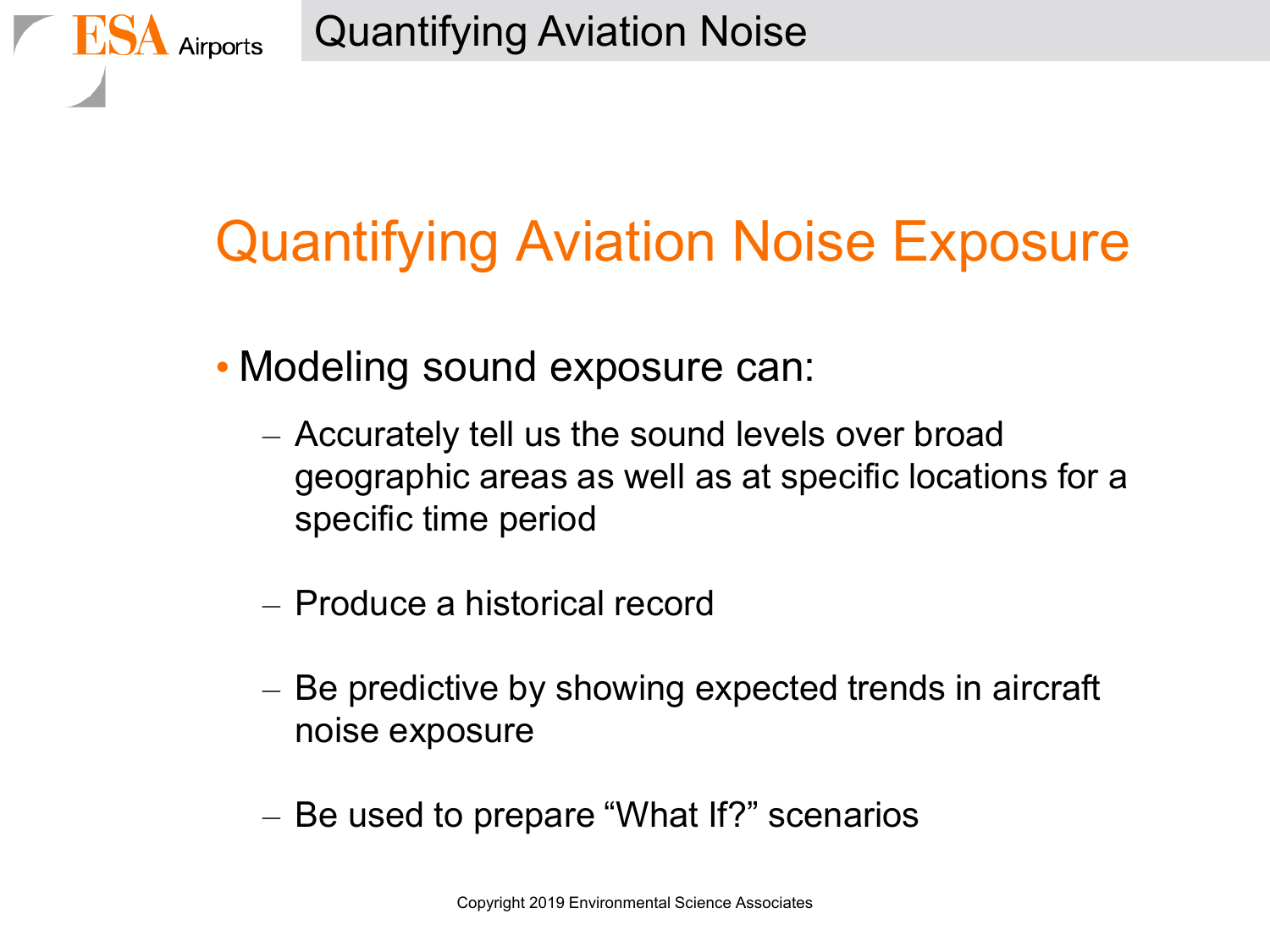Airports

### Noise Measurement Standards

- 14 CFR Part 150 establishes the noise measurement methods and metrics for conducting aircraft noise measurements for federal noise studies
- Title 21 of the State Aeronautic Act sets the noise standards for quantifying aircraft noise in California
- Local municipalities often specify noise measurement standards in noise ordinances or general plans

#### **Aircraft in flight are exempt from local noise ordinances**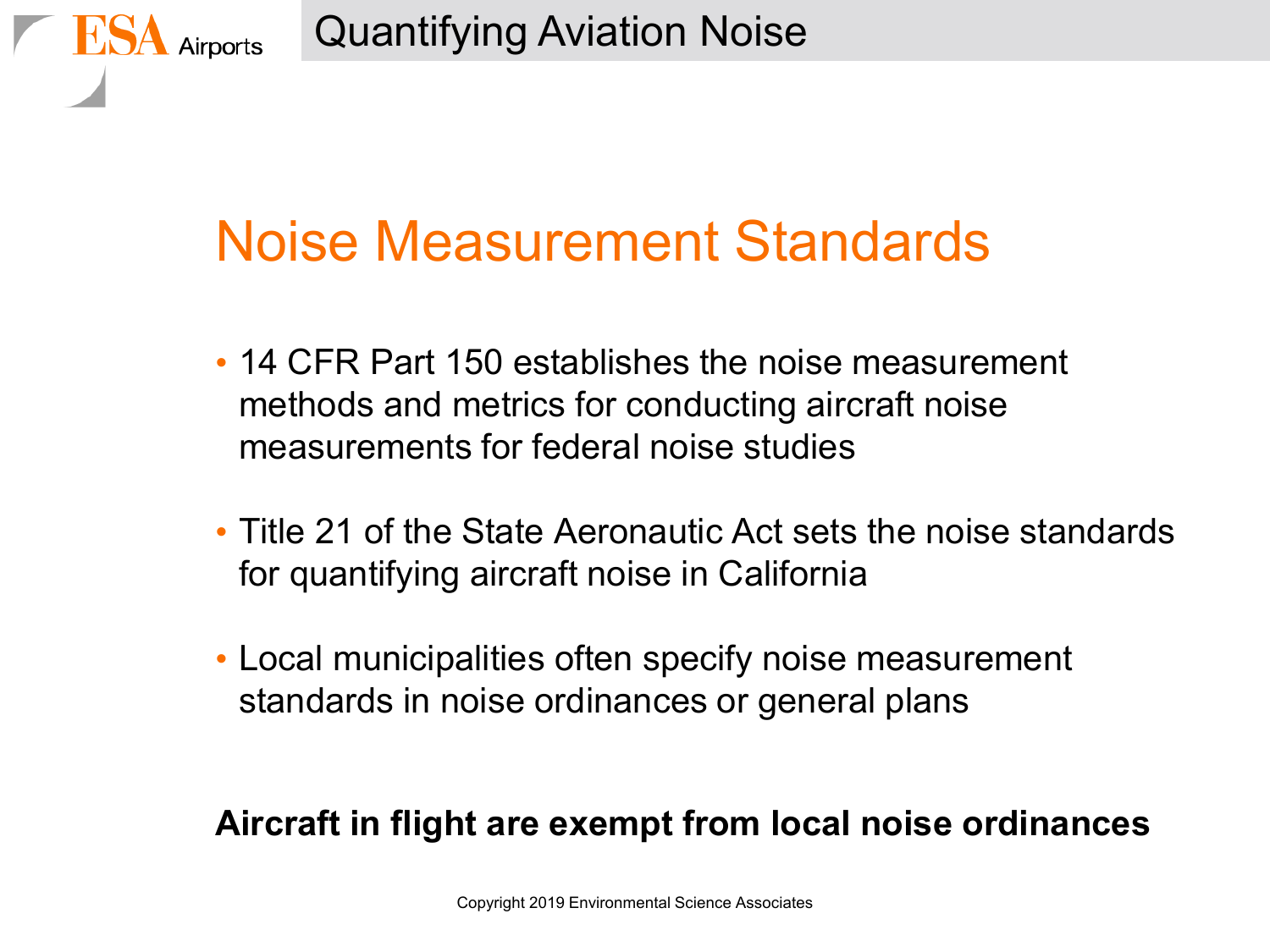Airports

### Aircraft Noise Modeling Concepts

- Mathematical models are used everyday to depict a variety of real-life situations such as:
	- Weather prediction, bridge loading, aerodynamic performance, fuel economy, and computer animation
- Model accuracy is a function of the modeling algorithms, the empirical databases, and user sophistication
- When used properly, aircraft noise models have proven to be highly accurate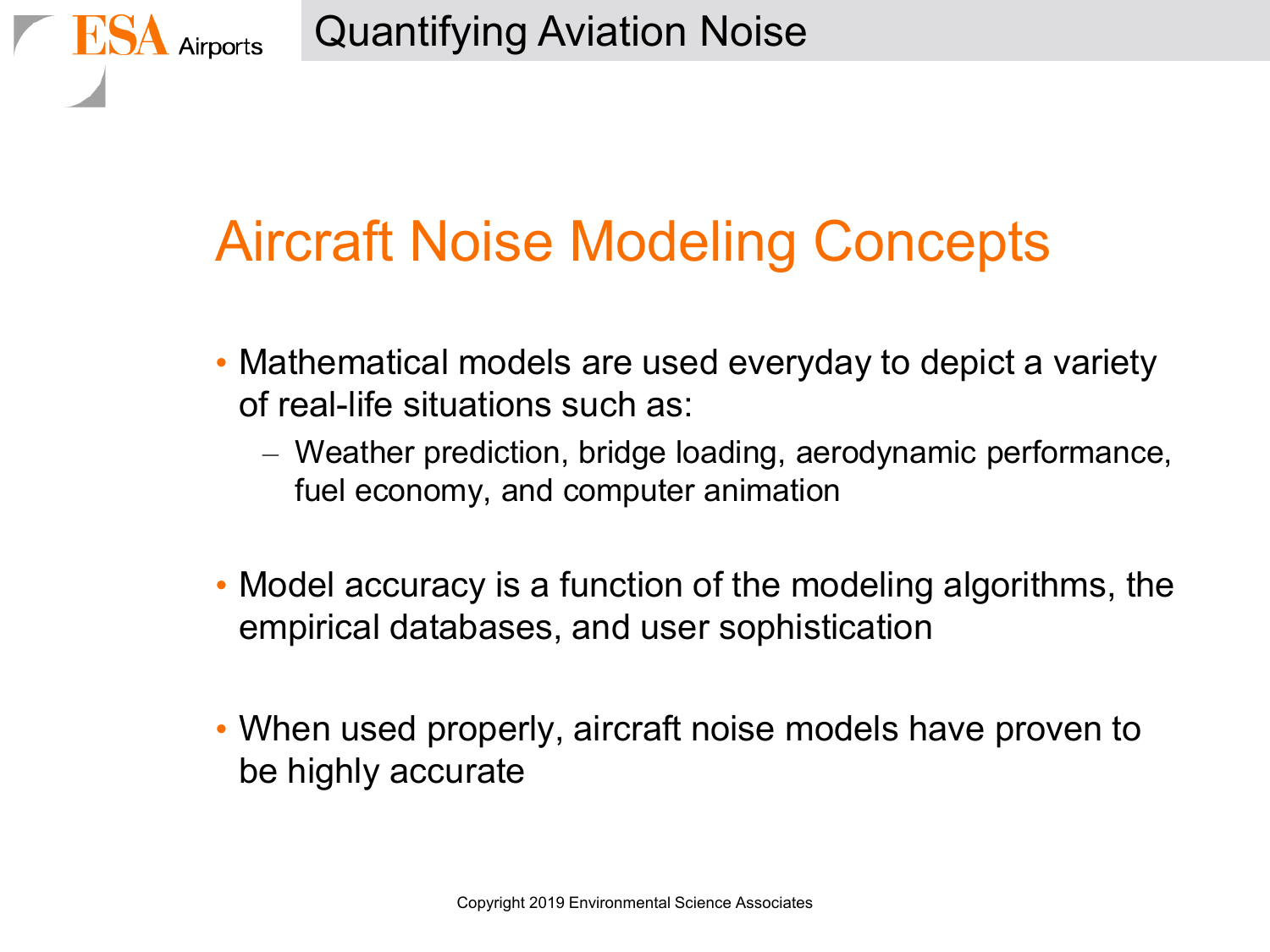Airports

## Aviation Environmental Design Tool

- The Aviation Environmental Design Tool (AEDT) Version 3b is current the FAA-approved model for use in preparing:
	- Noise analyses for noise elements of airport master plans
	- Noise exposure maps for 14 CFR Part 150 and 14 CFR Part 161 studies
	- Noise and air emissions analyses for federal environmental assessments and environmental impact statements
	- Noise analyses for state environmental impact reports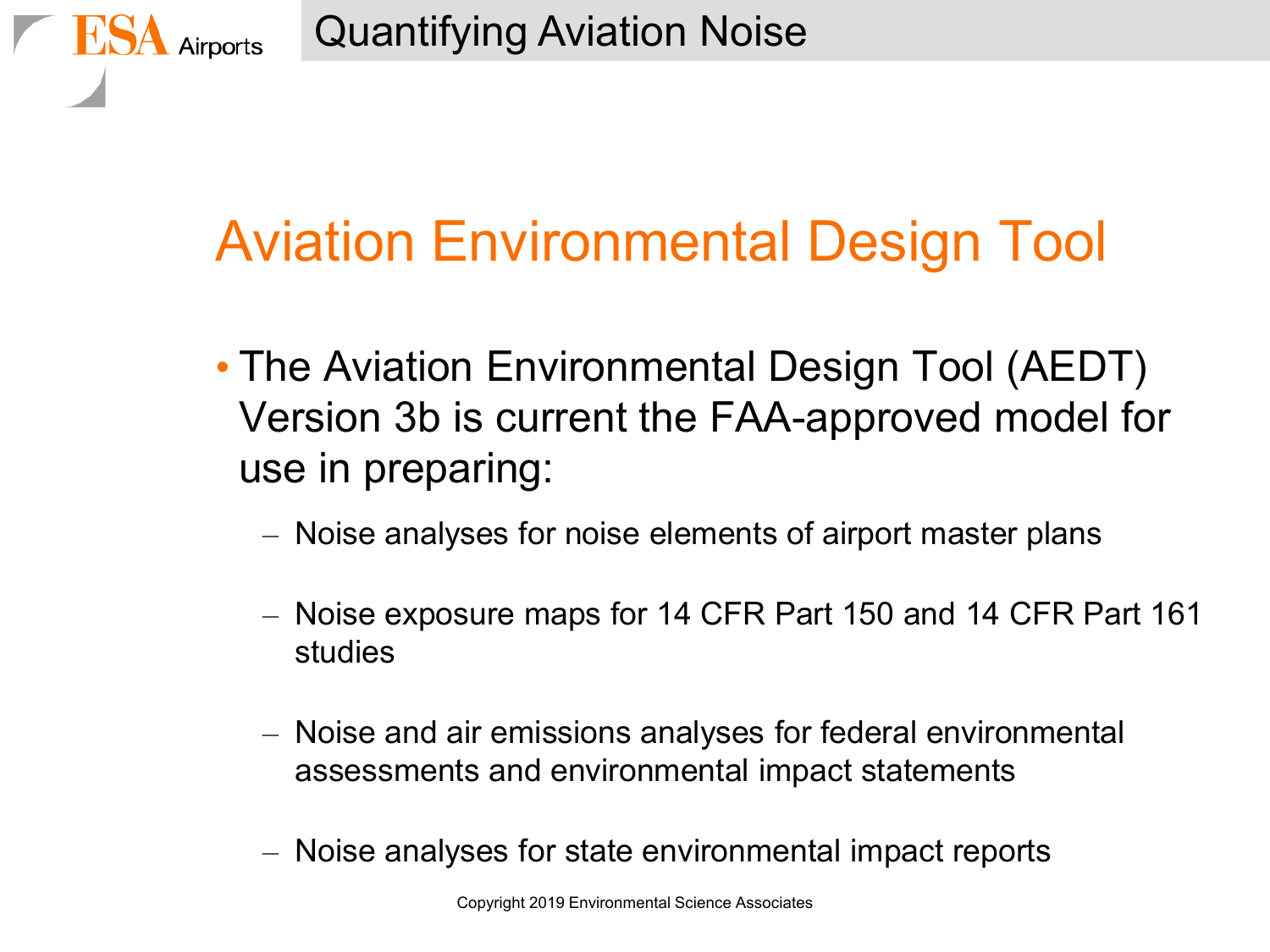Airports

### Aviation Environmental Design Tool

- AEDT is based on the Integrated Noise Model (INM), which had been in use for over 35 years and was continually updated to improve its accuracy
- AEDT combines the capabilities of the Emissions Dispersion Modeling System (EDMS) and INM in a single model
- AEDT allows for assessing the trade offs between air emissions and noise impacts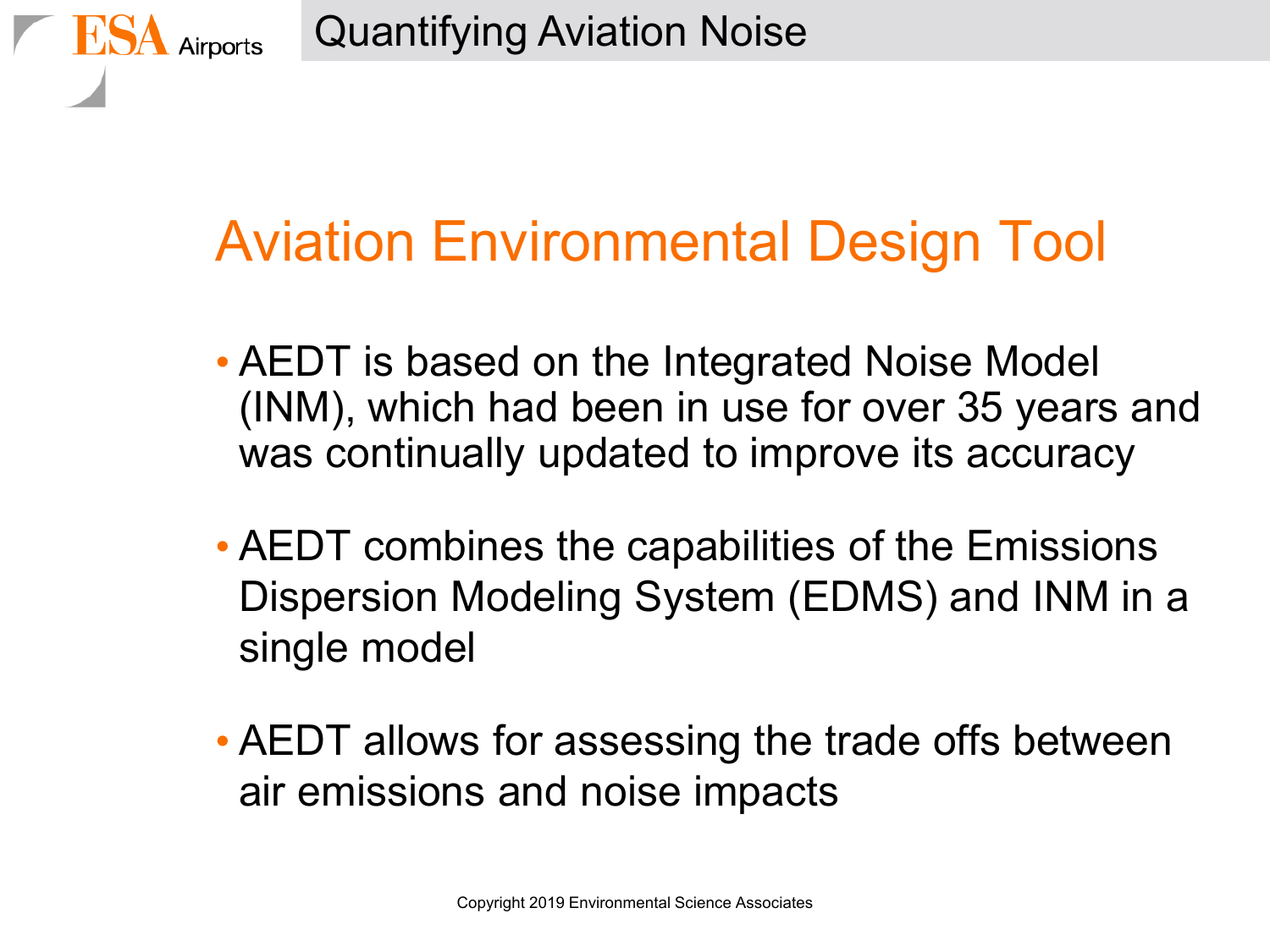Airports

## Aircraft Noise Model Application

- FAA Orders 1050.1F and 5050.4B require the use of noise models for the quantification of aircraft noise impacts in environmental assessments (EAs) and environmental impact statements (EISs)
- Noise measurements may be made for 14 CFR Part 150 studies, EAs, and EISs to provide supplemental information, but they may not be used to "calibrate" the noise models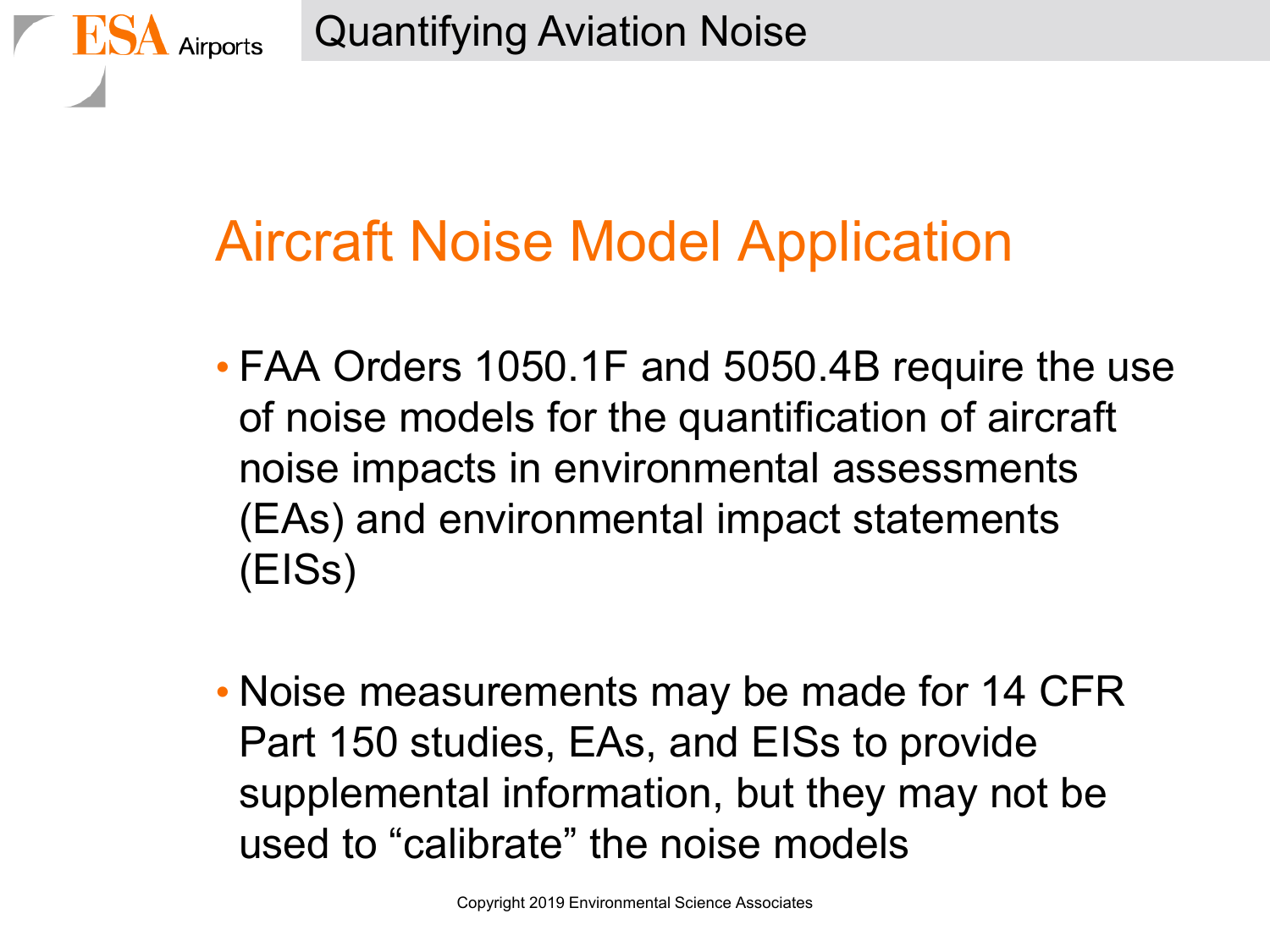# Aircraft Noise Regulations

- Aircraft/Airport noise regulations and policies are not static
- Balance between federal and local authority
- FAA sets many rules and controls funding
- Local governments have an important role to play through the regulation of land use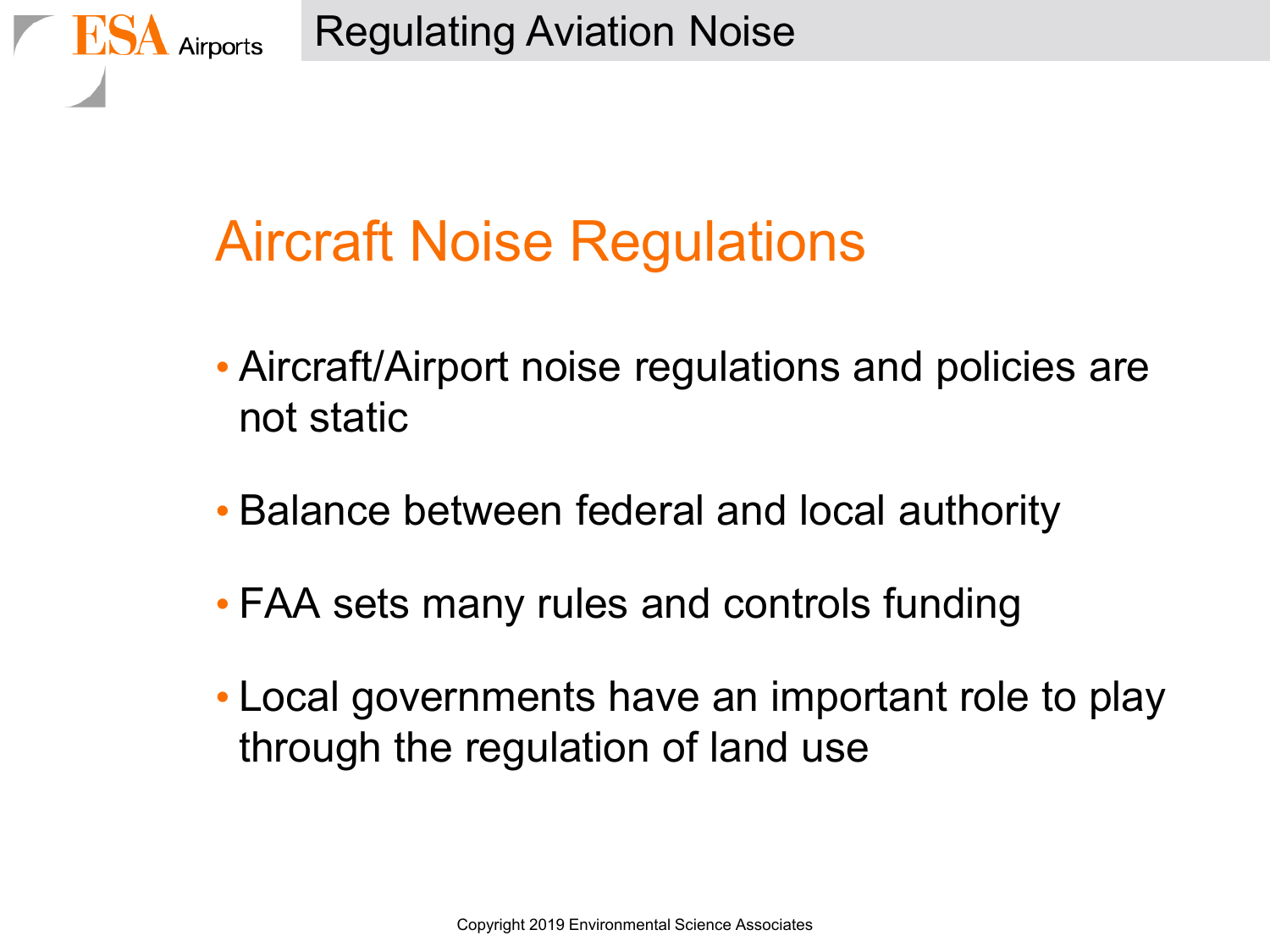# Regulatory Framework

Airports

- Federal law sets aircraft noise standards, prescribes operating rules, establishes the compatibility planning process, and limits airport proprietor's ability to restrict aircraft operations
- California state law establishes compatible land use planning guidelines and airport noise standards, but aircraft in flight are exempt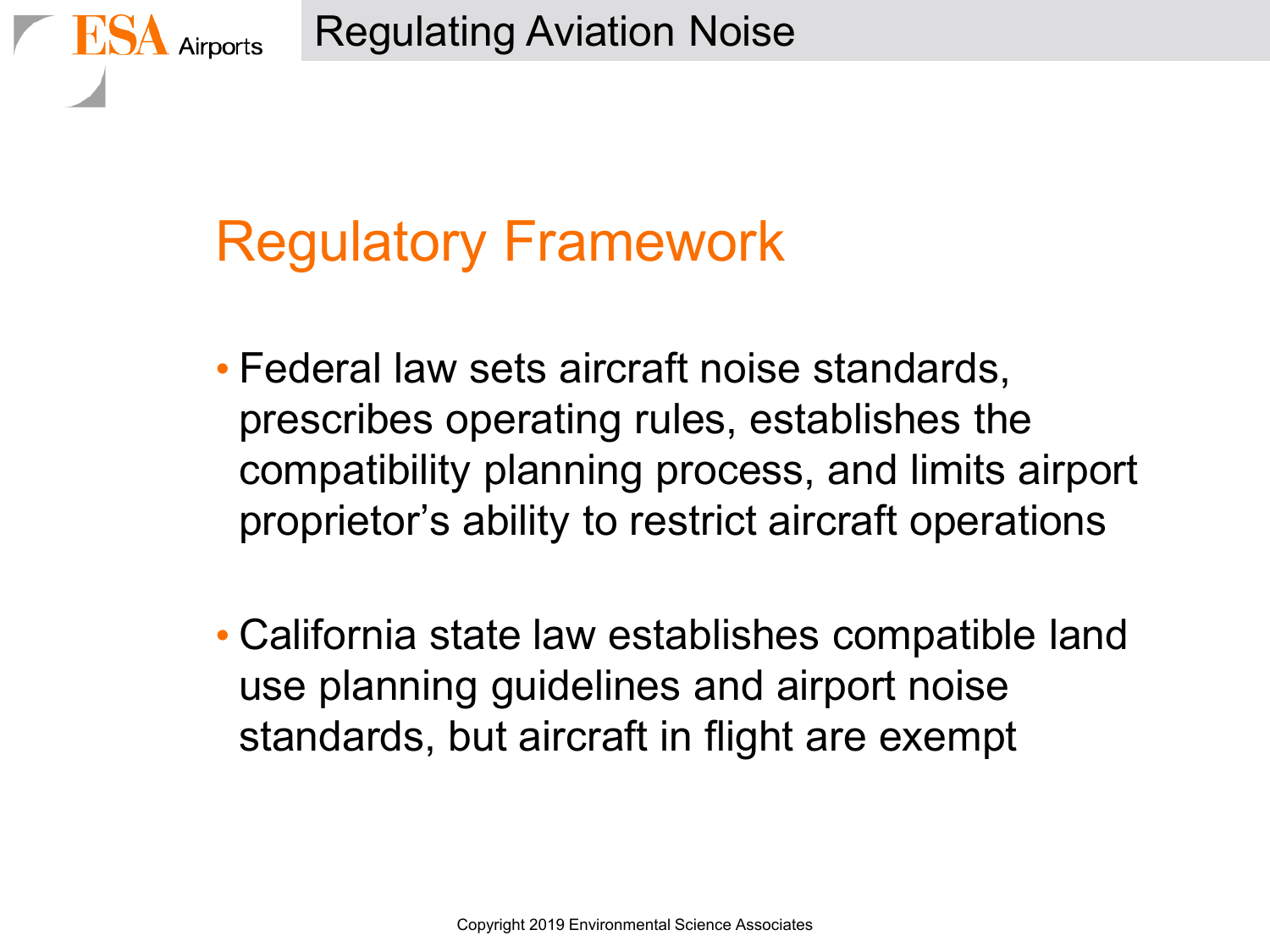# Regulatory Framework

Airports

• Local noise ordinances set local noise standards and provide for compatible land use planning, but aircraft in flight are exempt

#### **FEDERAL LAW PREEMPTS STATE AND LOCAL REGULATIONS**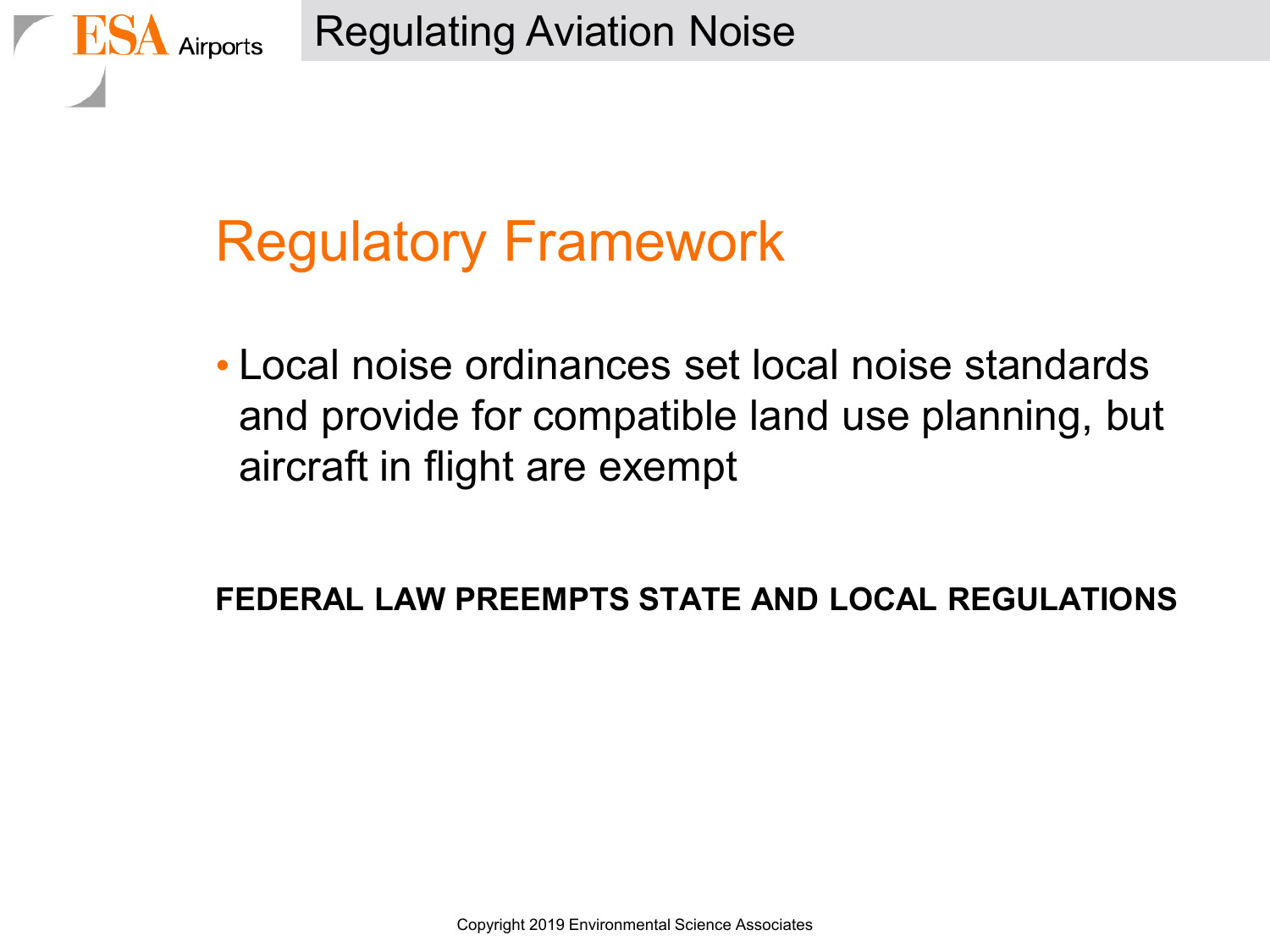Regulating Aviation Noise

### Federal Aviation Noise Regulations

- 14 CFR Part 36 and 14 CFR Part 91
- U.S. Department of Transportation Aviation Noise Abatement Policy
- Aviation Safety and Noise Abatement Act of 1979
- 14 CFR Part 150

Airports

- Airport Noise and Capacity Act of 1990 and 14 CFR Part 161
- FAA Orders 1050.1F and 5050.4B
- Recent Aviation-Related Legislation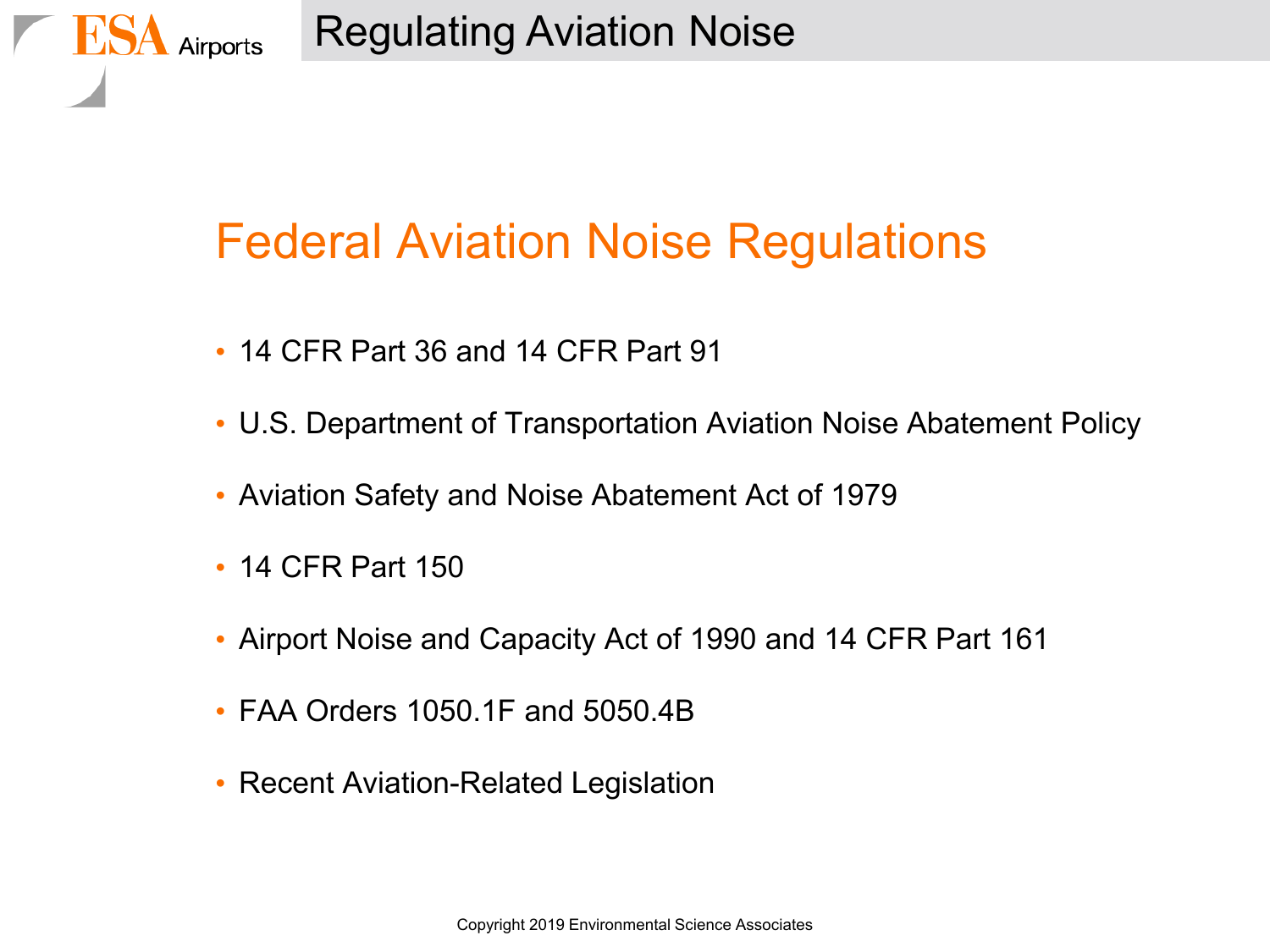Regulating Aviation Noise

**ES** 

Airports

### 14 CFR Part 36 and ICAO Noise Limits



Copyright 2019 Environmental Science Associates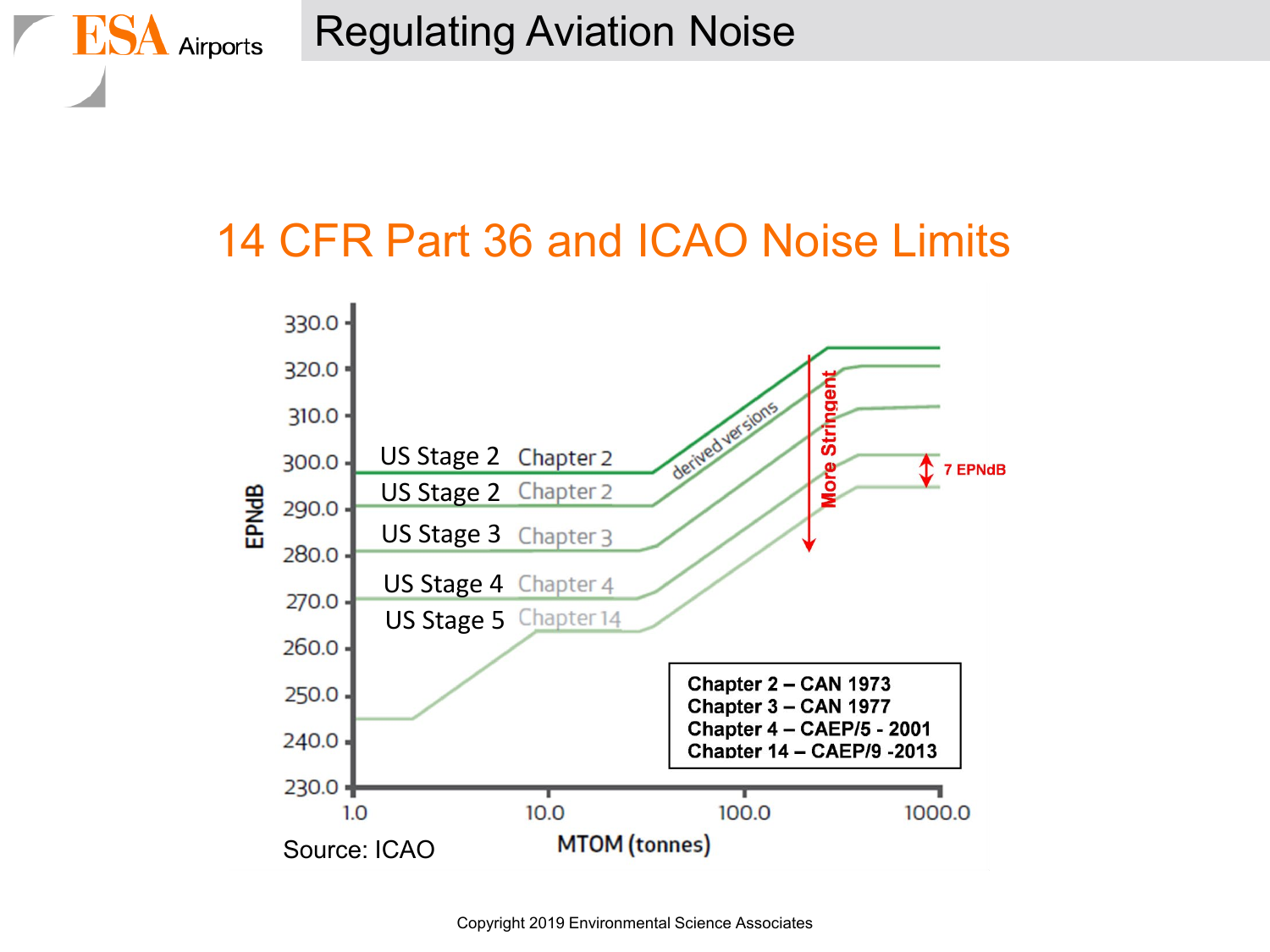### 14 CFR Part 91 – General Operating and Flight Rules

- Addresses the operation of aircraft in flight
- Establishes airspace classifications
- Establishes operating conditions (IFR, VFR, etc.)
- Addresses the operation of supersonic aircraft within the United States
- Amended in 1990 to address the phase-out of large Stage 2 aircraft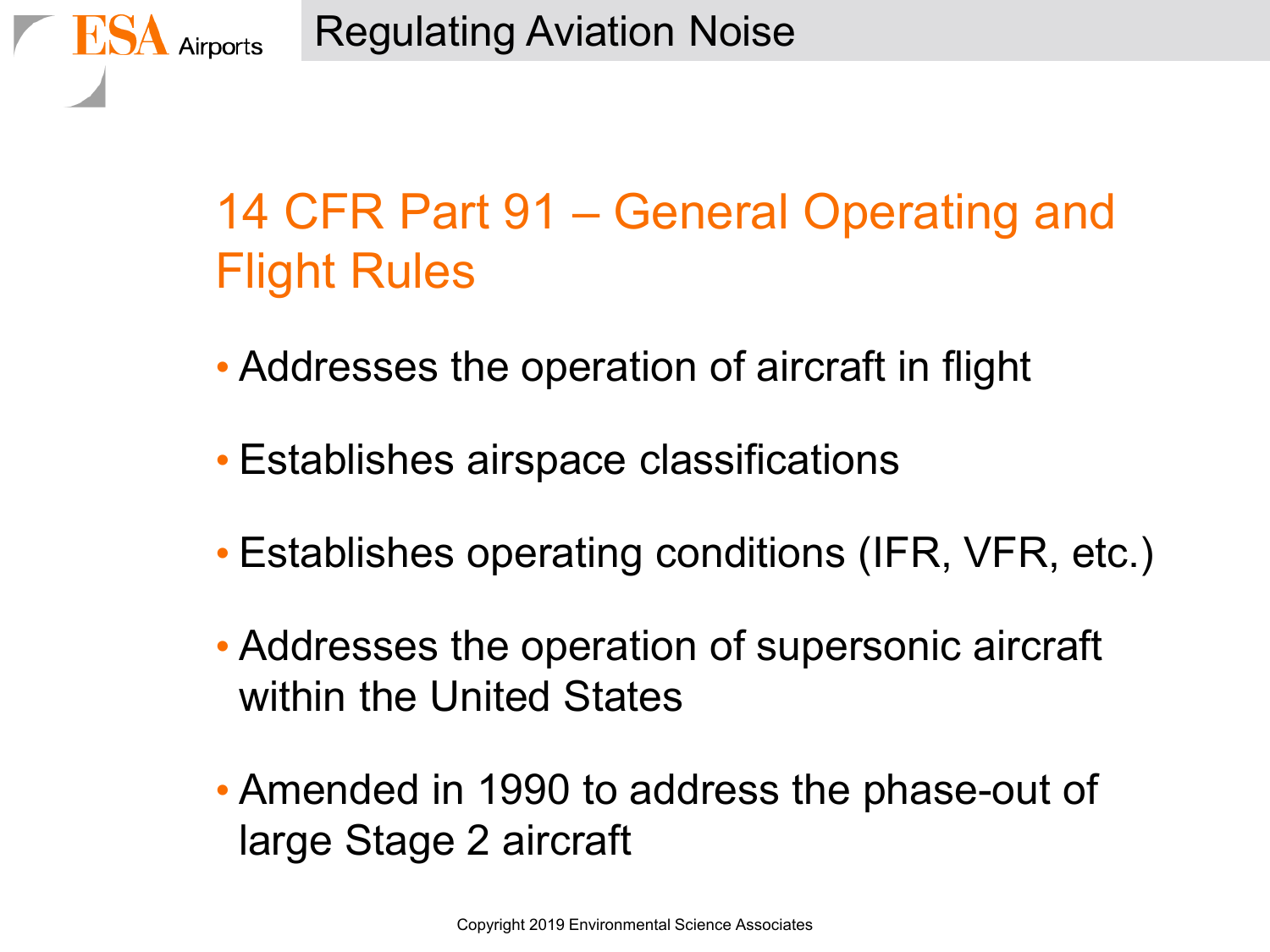### U.S. Department of Transportation Aviation Noise Abatement Policy (1976)

- Sets forth noise abatement authorities and responsibilities of the federal government, airport proprietors, state and local governments, air carriers, air travelers and shippers, and airport area residents and prospective residents
- FAA's primary role is regulating noise at its source (the aircraft), plus supporting local efforts to develop noise abatement plans
- Role of state and local governments, along with airport proprietors, to undertake land use and operational actions to promote compatibility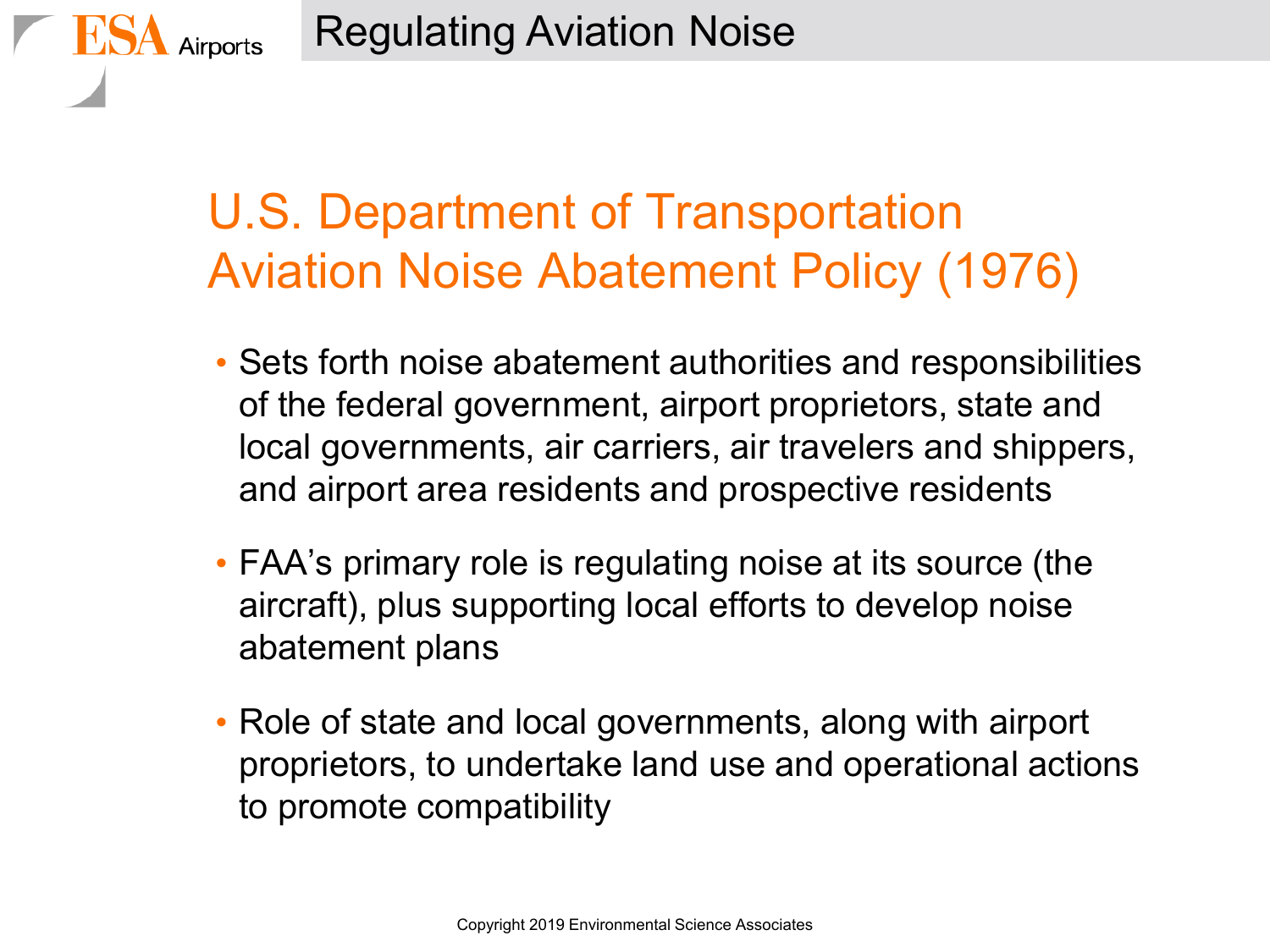### Aviation Safety and Noise Abatement Act of 1979

- Further strengthened FAA's supporting role in noise compatibility planning
- Stated purpose "To provide assistance to airport operators to prepare and carry out noise compatibility programs."
- Established funding for noise compatibility planning
- Sets requirements by which airport operators can apply for funding
- Does not require any airport proprietor to develop a noise compatibility program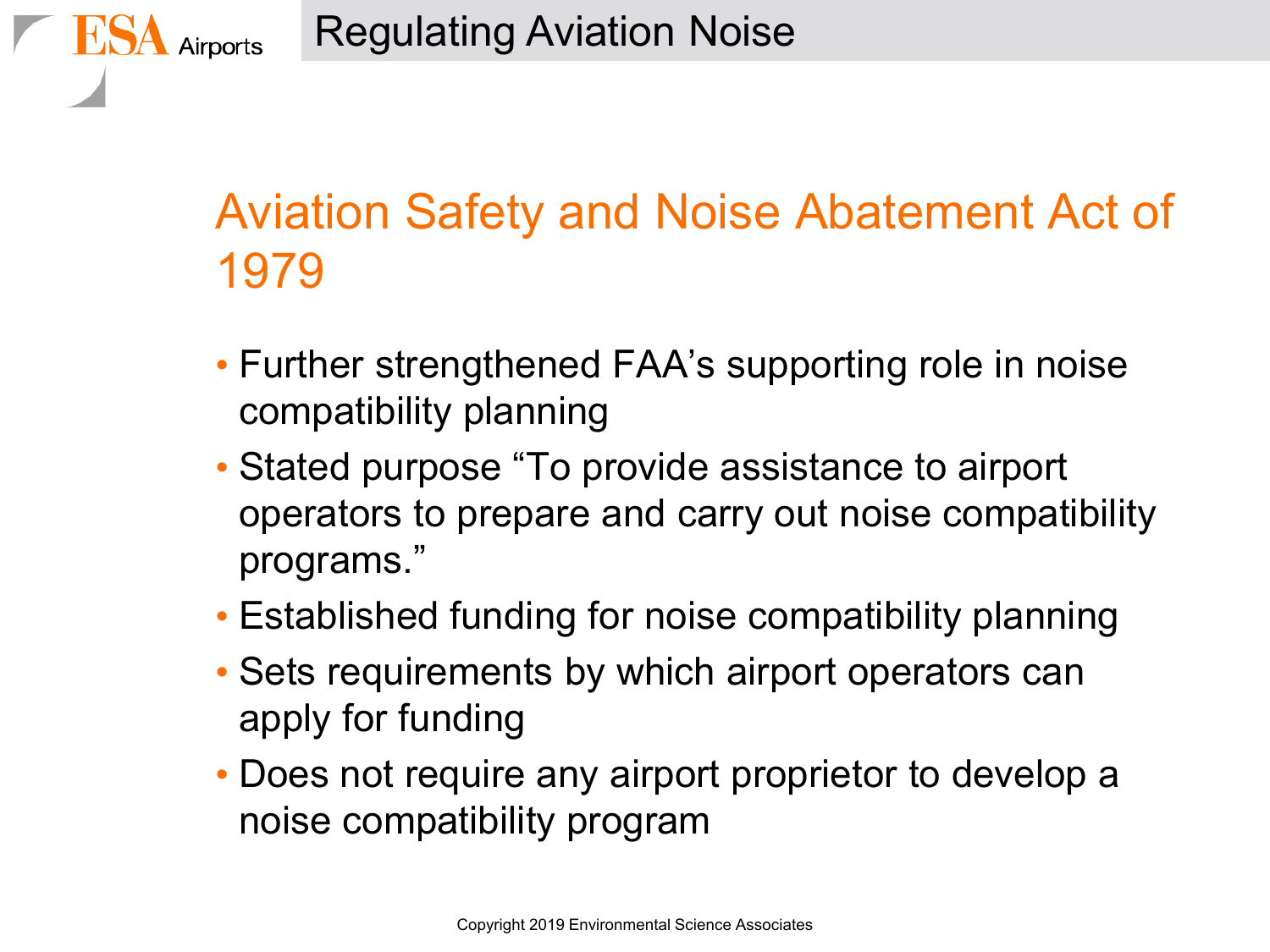### 14 CFR Part 150 – Airport Noise Compatibility Planning

- Adopted FAA regulations for implementing the Aviation Safety and Noise Abatement Act of 1979
- Published noise and land use compatibility charts to be used for land use planning with respect to aircraft noise
- Residential land use is deemed acceptable for noise exposure up to 65 dB DNL/CNEL
- Allows airport sponsors to access federal funds for noise mitigation programs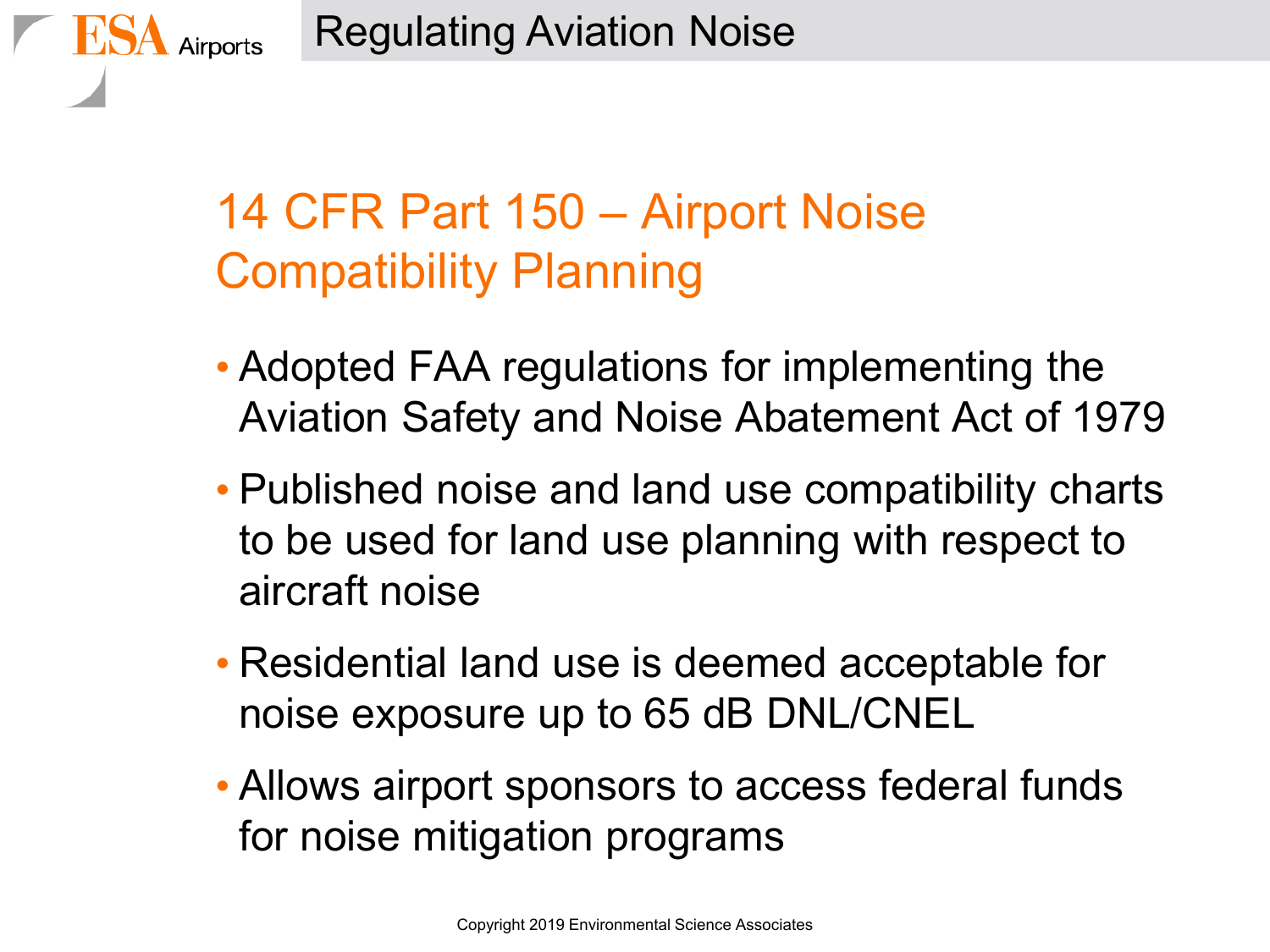Regulating Aviation Noise

Airports

### Airport Noise and Capacity Act of 1990 (ANCA)

- Established a method to review aircraft noise, airport use, or access restrictions imposed by airport proprietors
- Instituted a program to phase-out Stage 2 aircraft over 75,000 lbs. by December 31, 1999
- No phase-out of Stage 2 aircraft under 75,000 lbs.
	- The FAA Modernization and Reform Act of 2012 instituted a phase-out of Stage 1 and Stage 2 aircraft under 75,000 lbs. by January 1, 2017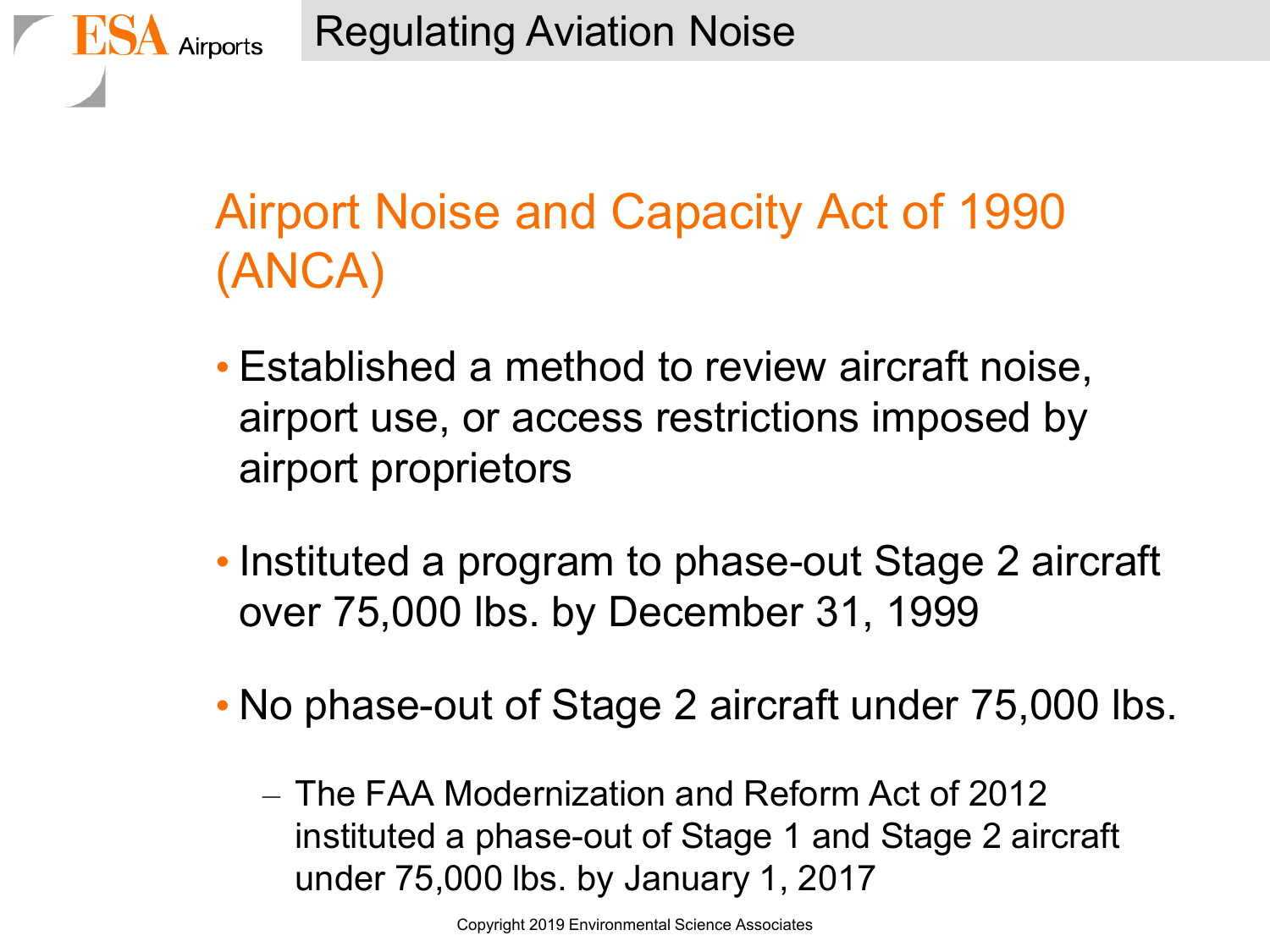Regulating Aviation Noise

Airports

### Airport Noise and Capacity Act of 1990 (ANCA)

- Applies to all local noise restrictions that were proposed after October 1990
- Grandfathered all aircraft noise and access restrictions that existed prior to November 1990
- Established a process for proposed aircraft noise and access restrictions (14 CFR Part 161)
- Only one successful Part 161 Study since 1991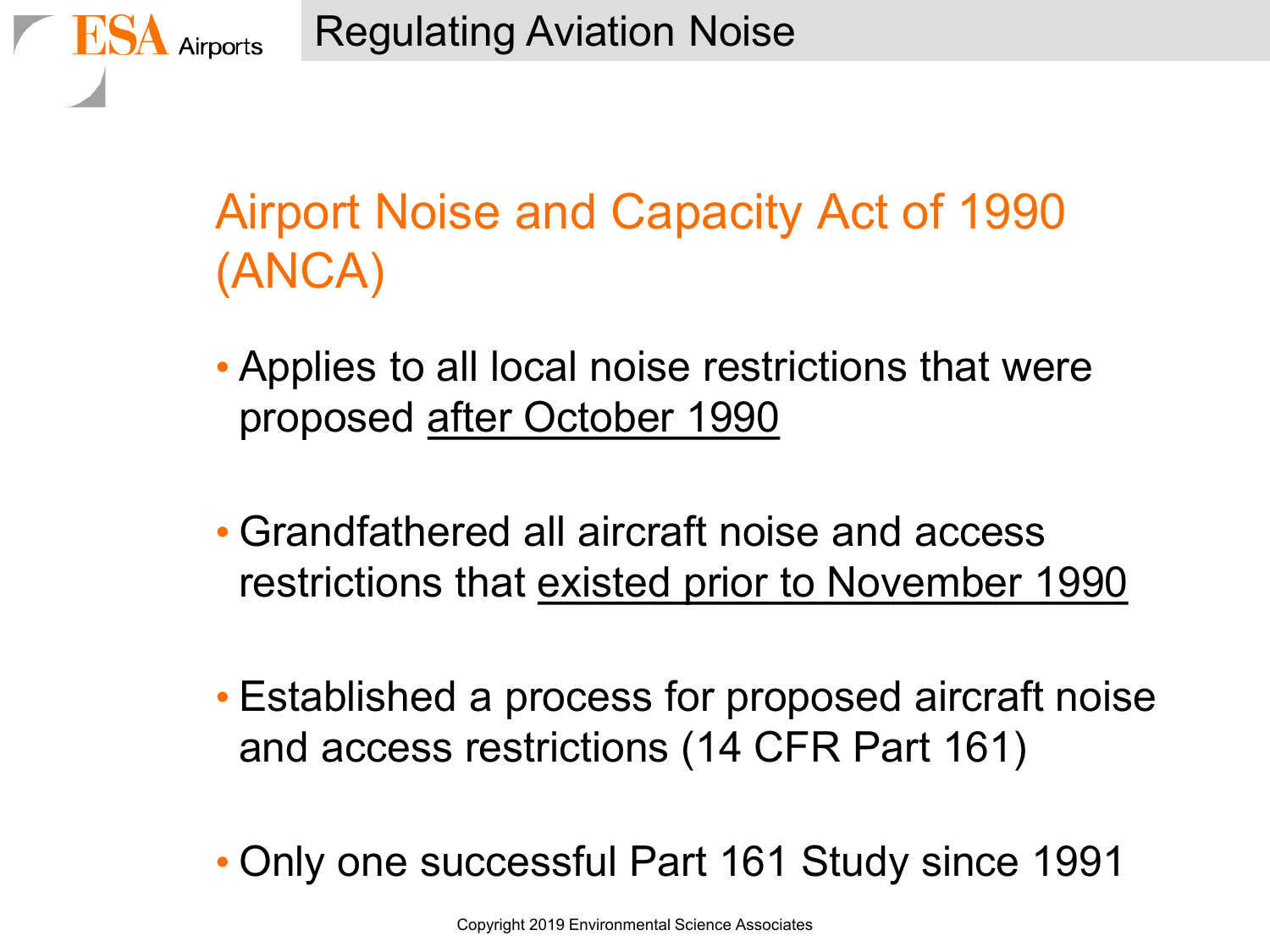# FAA Orders 1050.1F and 5050.4B

- Guidelines developed by the FAA pertaining to environmental analysis under the National Environmental Policy Act (NEPA)
- FAA Order 1050.1F provides overall NEPA guidance for all FAA divisions
- The FAA's 1050.1F Desk Reference provides additional information regarding compliance with NEPA and special purpose laws
- FAA Order 5050.4B provides guidance to the Airports Division of the FAA which oversees the review of airport development projects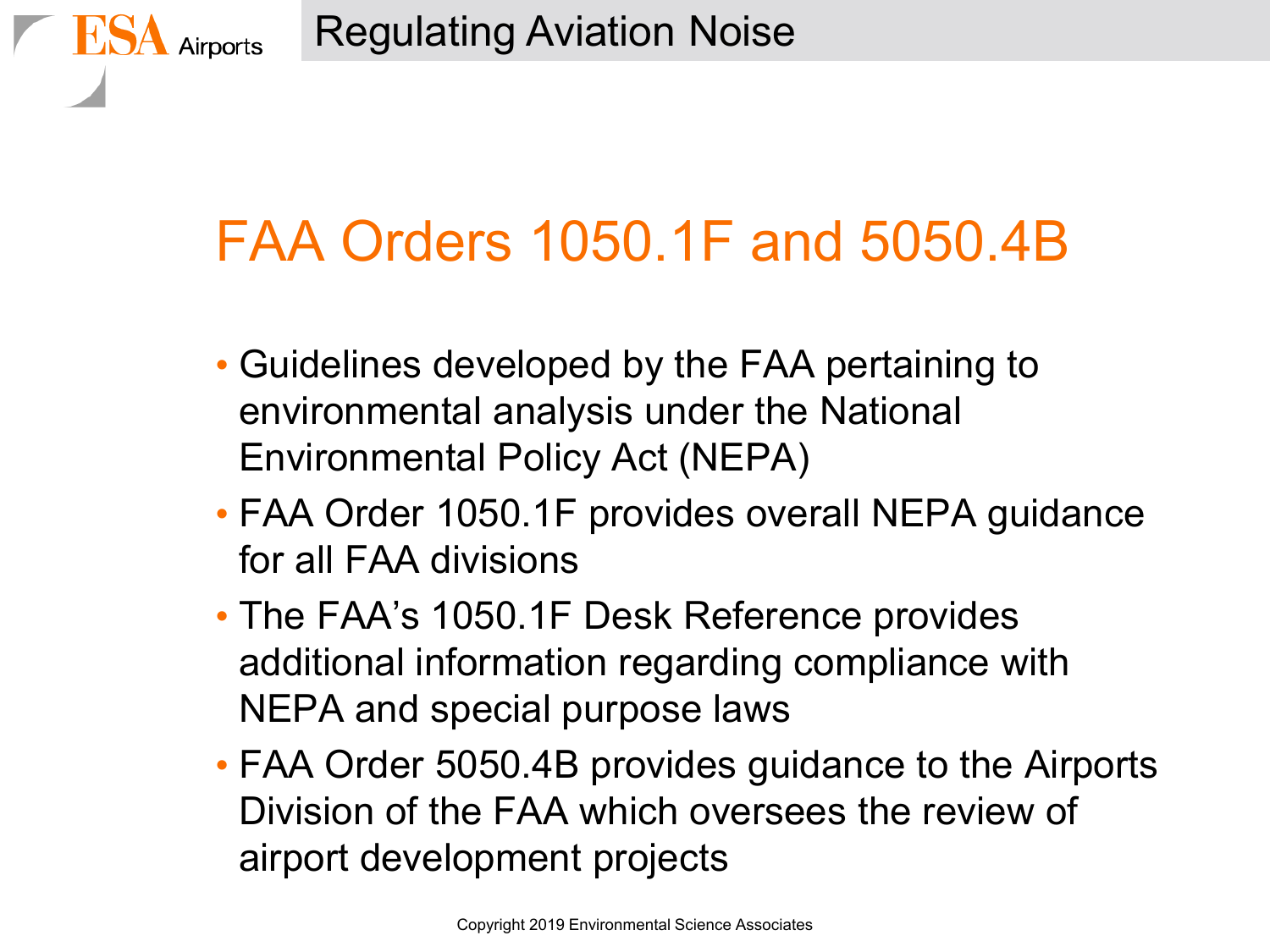# FAA Orders 1050.1F and 5050.4B

- FAA considers only those noise impacts that occur at 65 dB DNL/CNEL or greater
- Increases in noise levels for noise sensitive areas over 1.5 dB DNL/CNEL, within the 65 dB DNL/CNEL contour, are considered "significant"
- If an action causes a significant impact over noise sensitive areas, additional analysis should be conducted between 60 dB DNL/CNEL and 65 dB DNL/CNEL to determine if an increase of 3 dB DNL/CNEL occurs
- A 3-dB increase is not considered "significant", but must be disclosed for informational purposes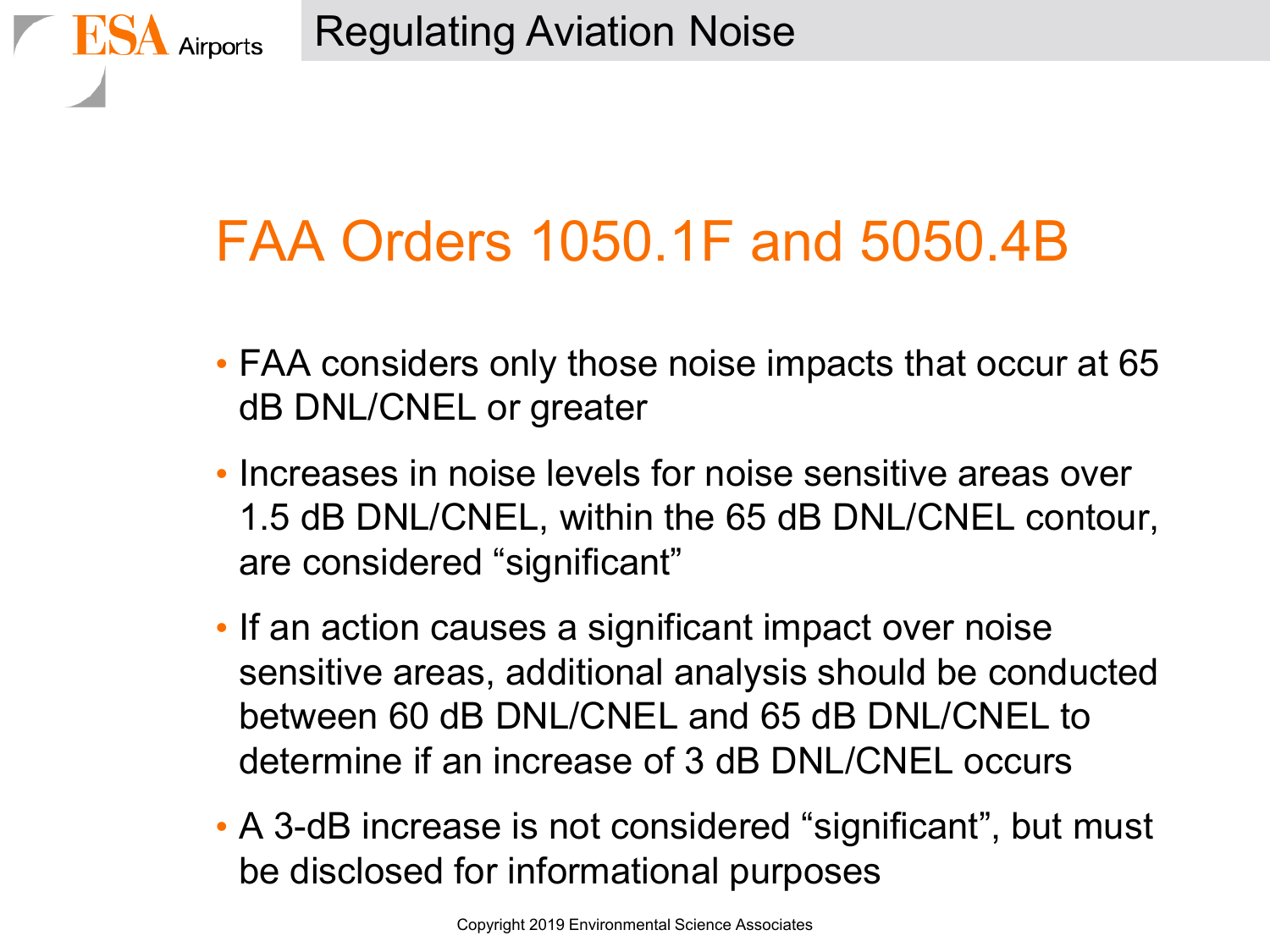# FAA Orders 1050.1F and 5050.4B

- Areas where quiet is an expected characteristic of the setting such as national parks, wildlife refuges, and cultural/historical sites may require special consideration below 65 dB DNL/CNEL
- The FAA official responsible for the project decides which supplemental metrics, if any, should be used in noise impact analysis
- Airport proprietors/communities should work with the FAA to identify those metrics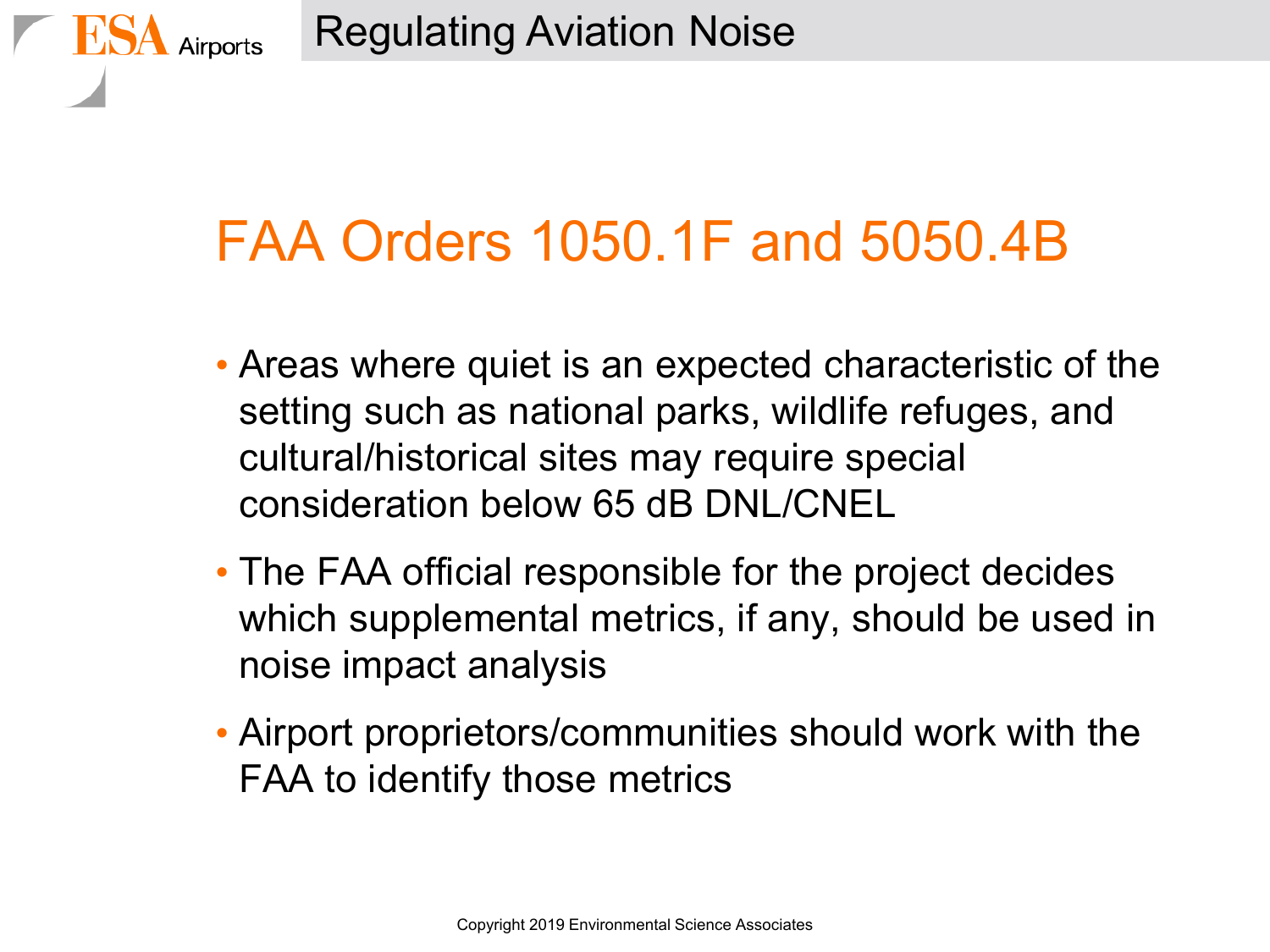## Recent Aviation-Related Legislation

- The 2018 FAA Reauthorization Act included a number of noise-related provisions
- These provisions were covered in detail at the November 14, 2018 LAX/Airport Community Roundtable meeting
- Provisions to monitor include: FAA's development of new aircraft noise standards for supersonic aircraft, the ability to request flight track dispersion be included in new or amended departure procedures, and the release of the national aircraft noise annoyance survey results